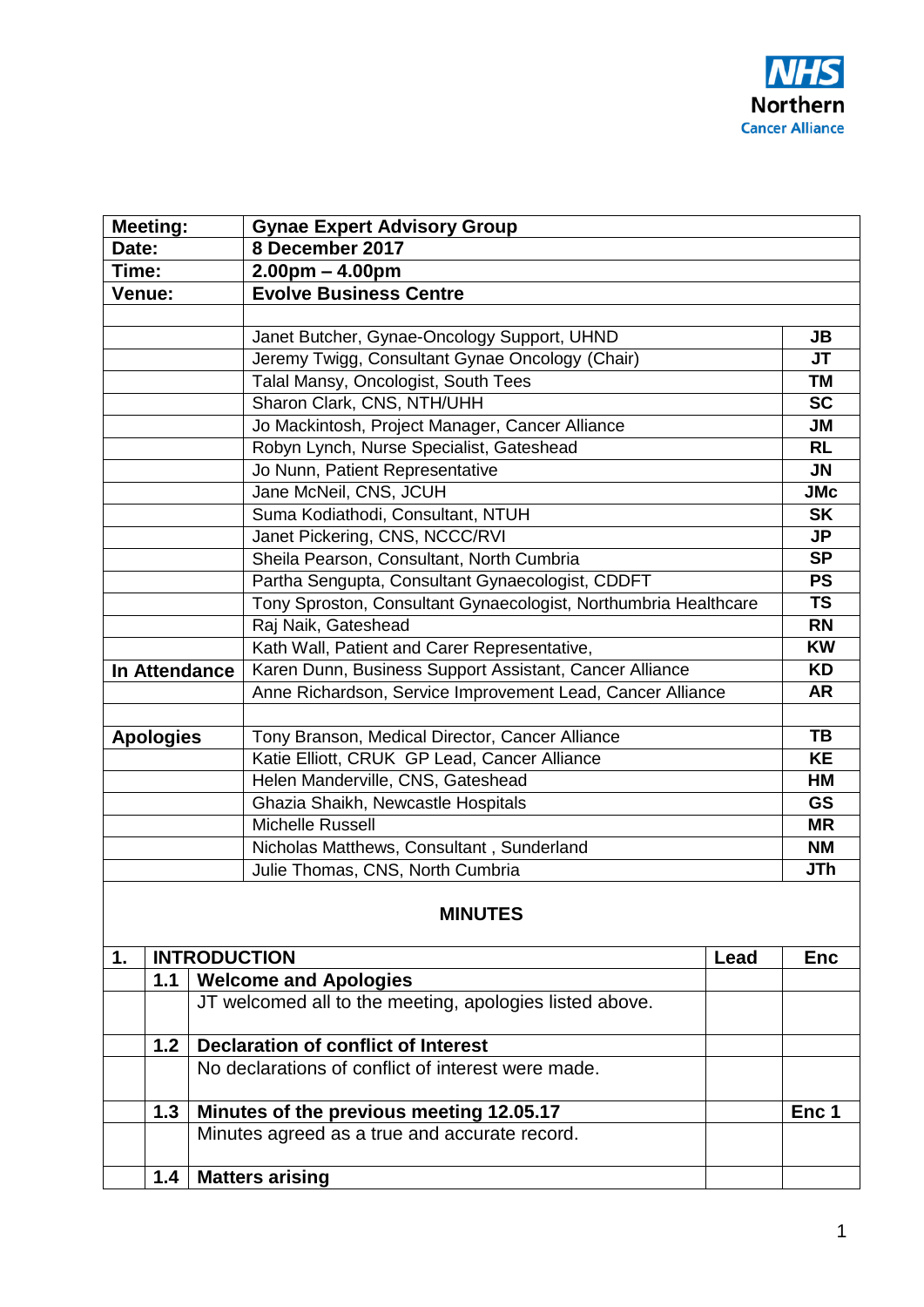|  | Equity of access to radiotherapy - update                                                                                                                                                                           |           |  |
|--|---------------------------------------------------------------------------------------------------------------------------------------------------------------------------------------------------------------------|-----------|--|
|  | TB was unable to attend the meeting but asked that the<br>following update be shared with the group:                                                                                                                |           |  |
|  | Sandeep Singhal continues to attend Cumbria<br>and<br>supervise external beam RT there, cervix brachy therapy for<br>Cumbria patients is given at NCCC.                                                             |           |  |
|  | SP confirmed that new equipment for Carlisle was expected<br>to arrive the following week.                                                                                                                          |           |  |
|  | Equity of access to radiotherapy - update, it was agreed this<br>would be a standing Agenda item.                                                                                                                   | <b>KD</b> |  |
|  | 2 ww referral form<br>$\bullet$                                                                                                                                                                                     |           |  |
|  | The group was asked to consider the new draft 2ww referral<br>proforma.                                                                                                                                             |           |  |
|  | The following comments were noted:                                                                                                                                                                                  |           |  |
|  | Needs to be a 1 page document<br>Patient details need to be near the top<br>Smaller box for reason for referral<br>Amend the form to make it impossible to move on<br>until the date of referral has been completed |           |  |
|  | Further comments to be forwarded<br><b>Elliott</b><br>to Katie<br>katieelliott@nhs.net as soon as possible.                                                                                                         | All       |  |
|  | JT Chair of the group signed off the document.                                                                                                                                                                      |           |  |
|  | <b>Gynaecological Sarcoma - update</b>                                                                                                                                                                              |           |  |
|  | the<br>Gynaecological Sarcoma<br>discussed<br>The<br>group<br>guidelines and noted feedback had been sent to the<br>Sarcoma Group. Guidelines had been ratified and signed off<br>and were now ready to use.        |           |  |
|  | Issues with the Sarcoma group signing off the gynae<br>guidelines were noted.                                                                                                                                       |           |  |
|  | Following discussion it was noted MDT comments on their<br>MDT decision box were not consistent with what was in the<br>guidelines.                                                                                 |           |  |
|  | The Sarcoma guidelines were now live and on the Cancer<br>Alliance website.                                                                                                                                         |           |  |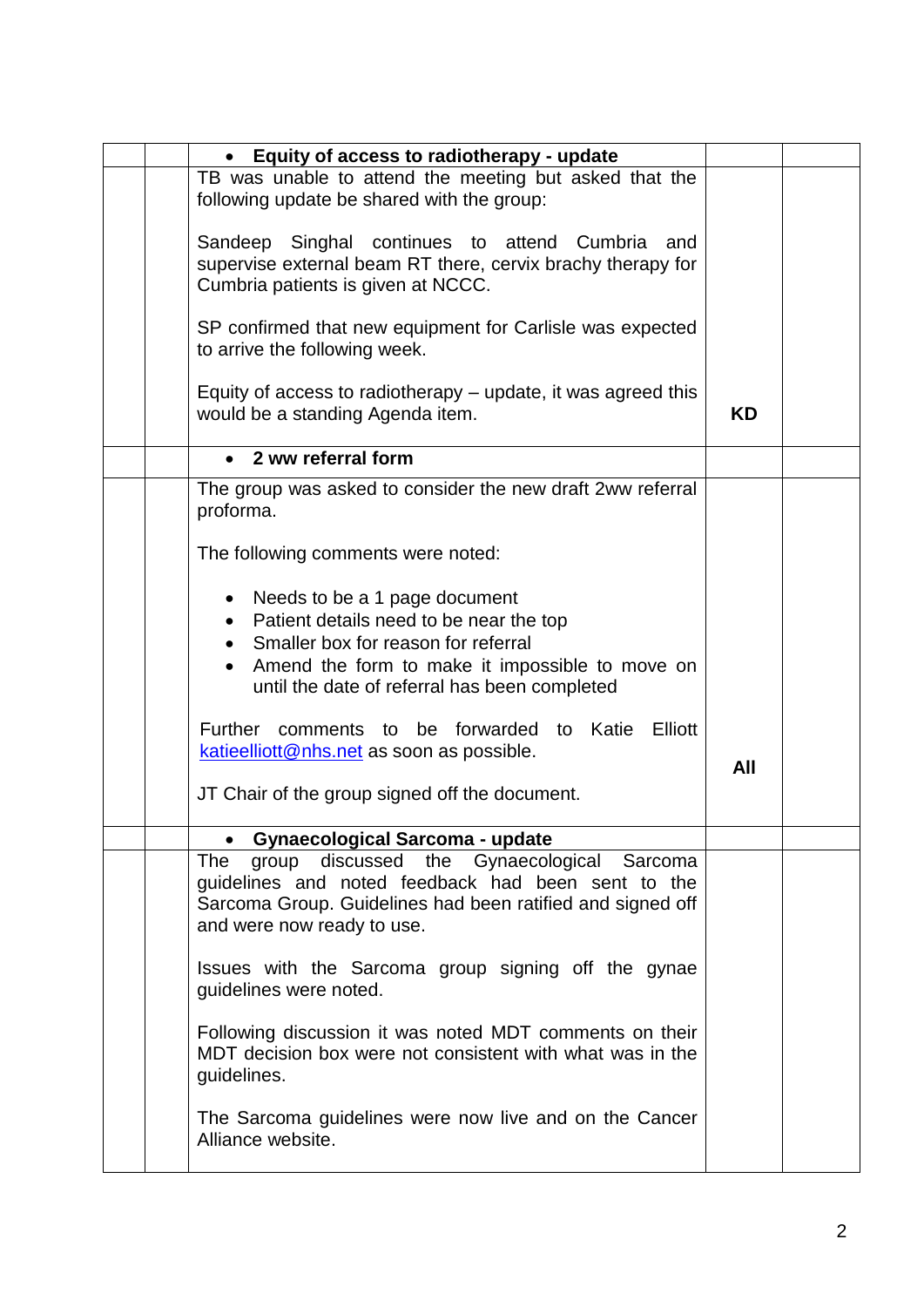|    |     | Follow up Guidelines - verbal update                                                                                                                                                                                                                                                                                                   |    |  |
|----|-----|----------------------------------------------------------------------------------------------------------------------------------------------------------------------------------------------------------------------------------------------------------------------------------------------------------------------------------------|----|--|
|    |     | HM was unable to attend the meeting but asked that the<br>following update be shared with the group:                                                                                                                                                                                                                                   |    |  |
|    |     | Local teams will be working towards implementation of the<br>new guidelines. The EAG is a forum for teams to share their<br>progress and learning from implementation. We also need<br>to consider if there are any audit opportunities or data<br>collection opportunities so that we can share processes and<br>learning nationally. |    |  |
|    |     | TS Gave a brief overview of follow up guidelines for those<br>people new to the group.                                                                                                                                                                                                                                                 |    |  |
|    |     | This remains a work in progress and will remain on Agenda                                                                                                                                                                                                                                                                              | ΚD |  |
|    |     | Agenda Item for next meeting - Patient follow up guidelines<br>post radiotherapy                                                                                                                                                                                                                                                       | KD |  |
|    |     | Vice Chair - update<br>$\bullet$                                                                                                                                                                                                                                                                                                       |    |  |
|    |     | It was noted Partha Sengupta had submitted an expression<br>of interest in relation to the vice chair position. This was<br>endorsed by the group.                                                                                                                                                                                     |    |  |
|    |     |                                                                                                                                                                                                                                                                                                                                        |    |  |
| 2. |     | <b>AGENDA ITEMS</b>                                                                                                                                                                                                                                                                                                                    |    |  |
|    | 2.1 | <b>Cancer Alliance Update</b>                                                                                                                                                                                                                                                                                                          |    |  |
|    |     | <b>Cancer Alliance Workplan</b><br>The delivery plan for the Cancer Alliance had been<br>condensed into a plan on a page; this is now accessible via<br>the website.                                                                                                                                                                   |    |  |
|    |     | http://www.necn.nhs.uk/wp-<br>content/uploads/2014/04/Cancer-plan-on-a-page-FINAL.pdf                                                                                                                                                                                                                                                  |    |  |
|    |     | <b>Secondary Prevention</b><br>TB was unable to attend the meeting but asked that the<br>following update be shared with the group:                                                                                                                                                                                                    |    |  |
|    |     | Work is ongoing with this and an audit of recording of<br>patients' smoking status is being carried out.                                                                                                                                                                                                                               |    |  |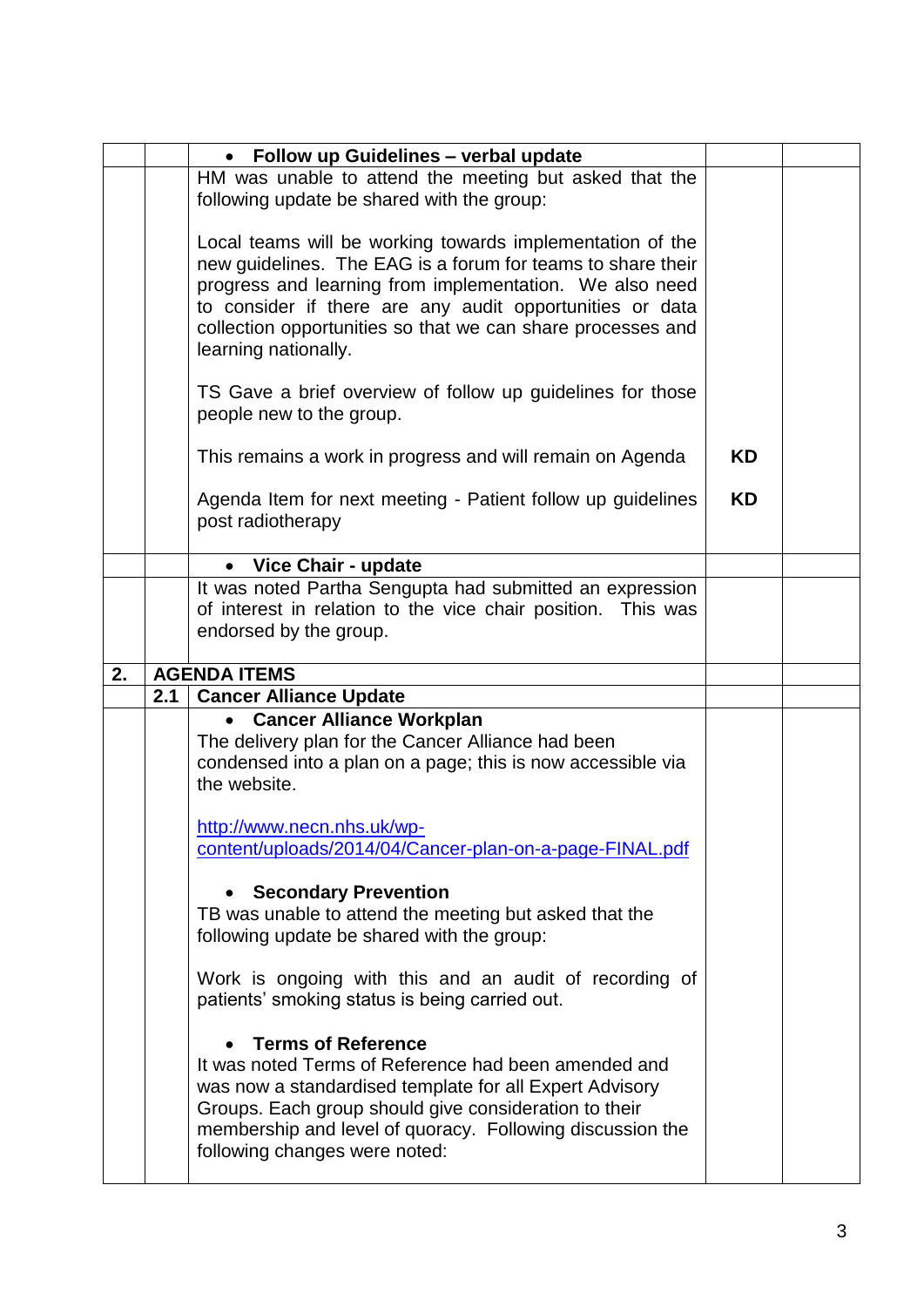| <b>Membership</b>                                                                                                    |           |  |
|----------------------------------------------------------------------------------------------------------------------|-----------|--|
| Representative from each Trust                                                                                       |           |  |
| Clinical oncology and medical oncology representative                                                                |           |  |
| GP                                                                                                                   |           |  |
| Radiology                                                                                                            |           |  |
| Histopathology                                                                                                       |           |  |
| Patient representative                                                                                               |           |  |
| Locality reps - need clarification who these are                                                                     |           |  |
| Admin support                                                                                                        |           |  |
| <b>Clinical Lead - Cancer Alliance</b>                                                                               |           |  |
|                                                                                                                      |           |  |
| <b>Specific Roles</b>                                                                                                |           |  |
| Not to use the word ensure, this was to be changed to                                                                |           |  |
| promote.                                                                                                             |           |  |
| Quorum:                                                                                                              |           |  |
| It was noted the minimum requirement for quoracy to be                                                               |           |  |
| achieved was attendance of 75% of core members who                                                                   |           |  |
| provided a service. It was agreed Cancer Unit Leads should                                                           |           |  |
| be informed that representation at each meeting was                                                                  | <b>JT</b> |  |
| required.                                                                                                            |           |  |
|                                                                                                                      |           |  |
| It was agreed, as a group there was a need to write to all                                                           |           |  |
| Medical Directors across the<br>Region regarding the                                                                 | <b>JT</b> |  |
| attendance of nurses and medical staff to at least one                                                               |           |  |
| Expert Advisory Group per year, it was suggested this                                                                |           |  |
| should possibly be part of their mandatory appraisal.                                                                |           |  |
| <b>Frequency of Meetings</b>                                                                                         |           |  |
| JT to contact Alison Featherstone, a.featherstone@nhs.net                                                            | <b>JT</b> |  |
| regarding frequency, ownership and purpose of the group                                                              |           |  |
| going forward.                                                                                                       |           |  |
|                                                                                                                      |           |  |
| <b>Ownership of Group Projects and Initiatives</b>                                                                   |           |  |
| The group agreed more data orientated meetings would be                                                              |           |  |
| beneficial. AR reminded the group that they had agreed to                                                            |           |  |
| meet twice a year, one meeting to be a business meeting                                                              |           |  |
| and the other to share their data and audits, including data                                                         |           |  |
| presented by Linda Wintersgill, Information<br>Manager,<br>Cancer Alliance. The Group noted the next Learn and Share |           |  |
| event would be held on Friday 8 June 2018.                                                                           |           |  |
|                                                                                                                      |           |  |
| Following prolonged discussion of the above it was                                                                   |           |  |
| acknowledged there were a number of concerns regarding                                                               |           |  |
| the Terms of Reference which needed to be addressed. JT                                                              | <b>JT</b> |  |
| agreed to contact Adrienne Moffett                                                                                   |           |  |
| adriennemoffett@nhs.net and Tony Branson                                                                             |           |  |
| tony.branson@nhs.net from the Cancer Alliance in this                                                                |           |  |
| respect.                                                                                                             |           |  |